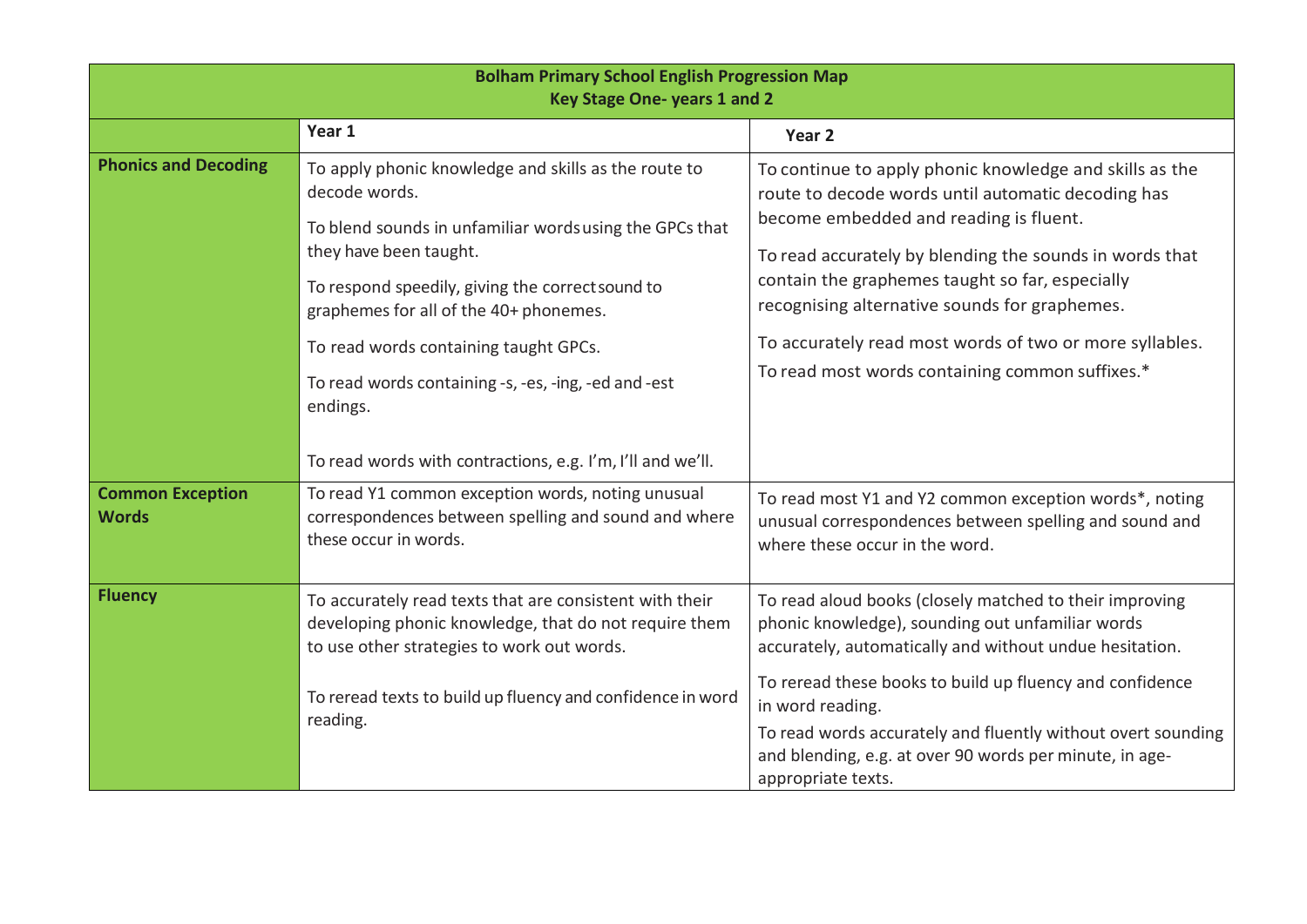| <b>Understanding and</b><br><b>Correcting inaccuracies</b> | To check that a text makes sense to them as they read and<br>to self-correct.                                                                                                                                                                                                                                                                                                                                                        | To show understanding by drawing on what they already know<br>or on background information and vocabulary provided by the<br>teacher.<br>To check that the text makes sense to them as they read and<br>to correct inaccurate reading.                                                                                                                                                                                                                                                                                                                                                                                                                                                                                                           |
|------------------------------------------------------------|--------------------------------------------------------------------------------------------------------------------------------------------------------------------------------------------------------------------------------------------------------------------------------------------------------------------------------------------------------------------------------------------------------------------------------------|--------------------------------------------------------------------------------------------------------------------------------------------------------------------------------------------------------------------------------------------------------------------------------------------------------------------------------------------------------------------------------------------------------------------------------------------------------------------------------------------------------------------------------------------------------------------------------------------------------------------------------------------------------------------------------------------------------------------------------------------------|
| <b>Comparing, Contrasting</b><br>and Commenting            | To listen to and discuss a wide range of fiction, non-fiction<br>and poetry at a level beyond that at which they can read<br>independently.<br>To link what they have read or have read to them to their<br>own experiences.<br>To retell familiar stories in increasing detail.<br>To join in with discussions about a text, taking turns and<br>listening to what others say.<br>To discuss the significance of titles and events. | To participate in discussion about books, poems and other<br>works that are read to them (at a level beyond at which they<br>can read independently) and those that they can read for<br>themselves, explaining their understanding and expressing<br>their views.<br>To become increasingly familiar with and to retell a wide<br>range of stories, fairy stories and traditional tales.<br>To discuss the sequence of events in books and how items of<br>information are related.<br>To recognise simple recurring literary language in stories and<br>poetry.<br>To ask and answer questions about a text.<br>To make links between the text they are reading and other texts<br>they have read (in texts that they can read independently). |